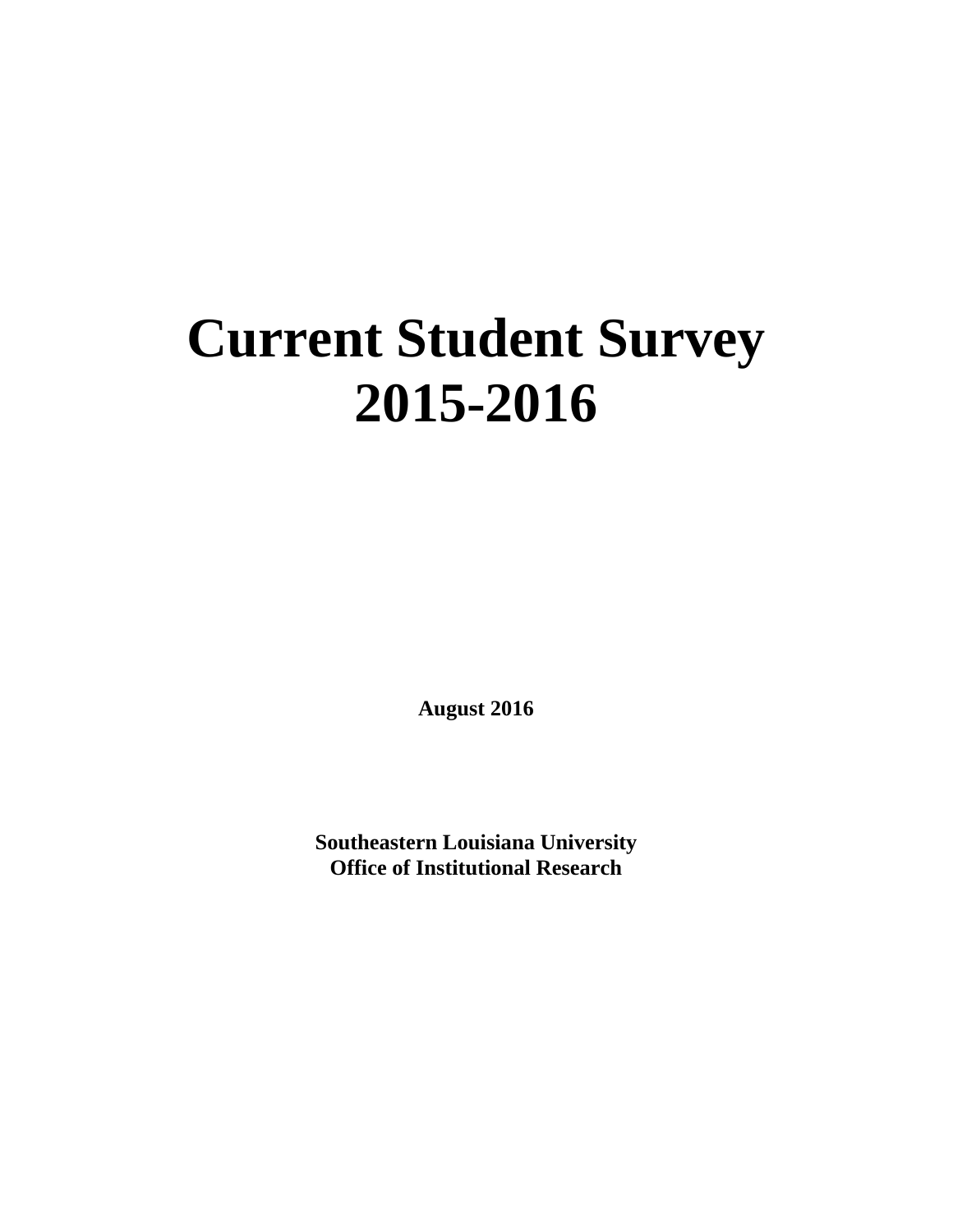## **Student Characteristics**

The majority of respondents were single  $(n=309, 83.7\%)$ , while 13.8%  $(n=51)$  were married, and 2.4% (n=9) were previously married. Also, the majority of students had no children (n=323, 88.0%), while 4.4% (n=16) had one child, 4.9% (n=18) had two children, 1.4% (n=5) had three children and 1.4% (n=5) had four or more children. Four percent (n=16, 4.4%) are veterans of the U.S. Armed Forces.

Traditional college students are often considered to be single undergraduate students with no children between the ages of 18 and 22. However, due to changing societal and economic conditions, more non-traditional students are entering into universities. Defining non-traditional undergraduate students as those students who are over the age of 22 or married or have children, 27.7% (n=99) of the undergraduate respondents were non-traditional students, while 72.3% (n=258) were traditional students.

The survey results support the notion that Southeastern has a large commuter population. The majority of respondents (35.2%, n=129) travel more than 30 miles (one way) to Southeastern's main campus. The breakdown for travel to campus can be found in Table 1.

| Miles traveled one way to Southeastern's main campus<br><b>Miles Traveled</b> | <b>Percent</b> | <b>Number of Respondents</b> |
|-------------------------------------------------------------------------------|----------------|------------------------------|
| Live on Campus                                                                | 17%            | 61                           |
| Less than 5 miles                                                             | 16%            | 58                           |
| Between 5 and 10 miles                                                        | 10%            | 38                           |
| Between 11 and 20 miles                                                       | 9%             | 31                           |
| Between 21 and 30 miles                                                       | 13%            | 49                           |
| More than 30 miles                                                            | 35%            | 129                          |

**Table 1**

The majority of students  $(55.2\%, n=203)$  work off campus, while 12.2%  $(n=45)$  work on campus,  $3.0\%$  (n=11) work both on and off campus, and  $29.6\%$  (n=109) do not work at all. Of those students who indicated they worked, 17.0% (n=44) work no more than 10 hours per week, 35.5% (n=92) work 11-20 hours per week, 23.9% (n=62) work 21-30 hours per week, and 23.6% (n=61) work more than 30 hours per week.

According to Terenzini et. al (1996), a first generation student is one who has no parent with any college or university experience. Using this definition, 18.9% (n=68) of our students are first generation college students. An additional 20.3% (n=73) have a least one parent with some college, but no degree. Ten percent (10.0%, n=36) have at least one parent with an Associate degree, 27.9% (n=100) have at least one parent with a Bachelor's degree, and 20.3% (n=73) have a parent with a graduate or professional degree.